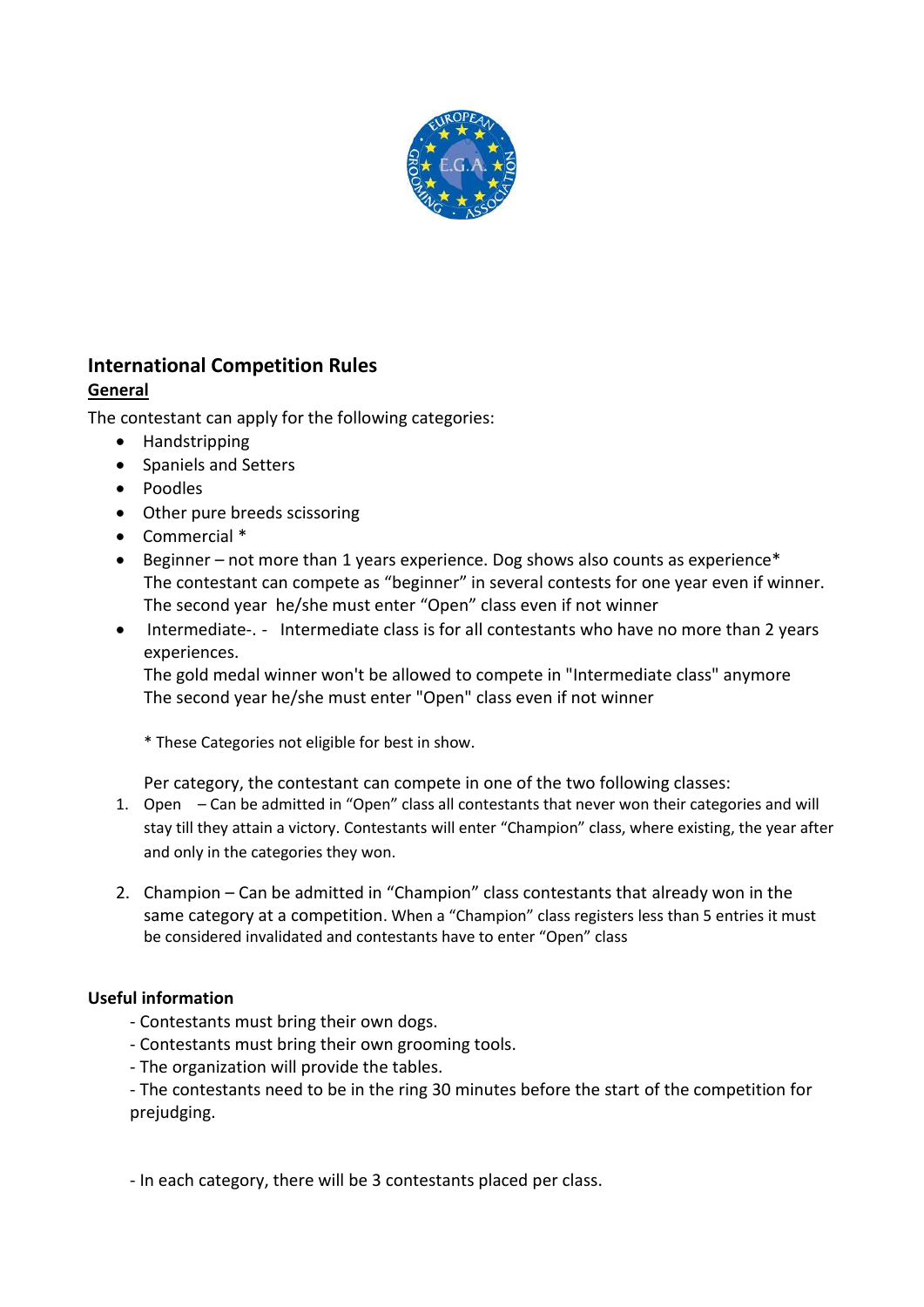

## **Timing**

| Handstripping without clipper use                                                          |              |
|--------------------------------------------------------------------------------------------|--------------|
| <b>Small and Medium sizes</b><br>$\bullet$                                                 | 2:30 hours   |
| <b>Big sizes</b><br>$\bullet$                                                              | 3 hours      |
| Handstripping with clipper use                                                             |              |
| Small<br>$\bullet$                                                                         | 2 hours      |
| Medium sizes<br>$\bullet$                                                                  | $2:15$ hours |
| <b>Big sizes</b><br>$\bullet$                                                              | 2:30 hours   |
| <b>Spaniels and Setters</b>                                                                |              |
| All Setters, American Cockers, English Cockers, Springers,                                 | $2:30$ hours |
| Poodles*                                                                                   |              |
| up to 35 cm                                                                                | 2.00 hours   |
| 35 cm up to 45 cm                                                                          | $2:15$ hours |
| Over 45 cm                                                                                 | 2:30 hours   |
| <b>Pure Breeds</b>                                                                         |              |
| Bichon, Bedlington                                                                         | 2:00 hours   |
| Kerry Blue Terrier, Soft Coated Wheaten Terrier, Black Russian Terrier, Bouvier 2:30 hours |              |
| Commercial*                                                                                |              |
| Small breeds                                                                               | 1.30 hours   |
| Medium and Big breeds                                                                      | 2:00 hours   |

\* When feet, muzzle and tail have been groomed before the competition, time can be reduced up to 15 minutes.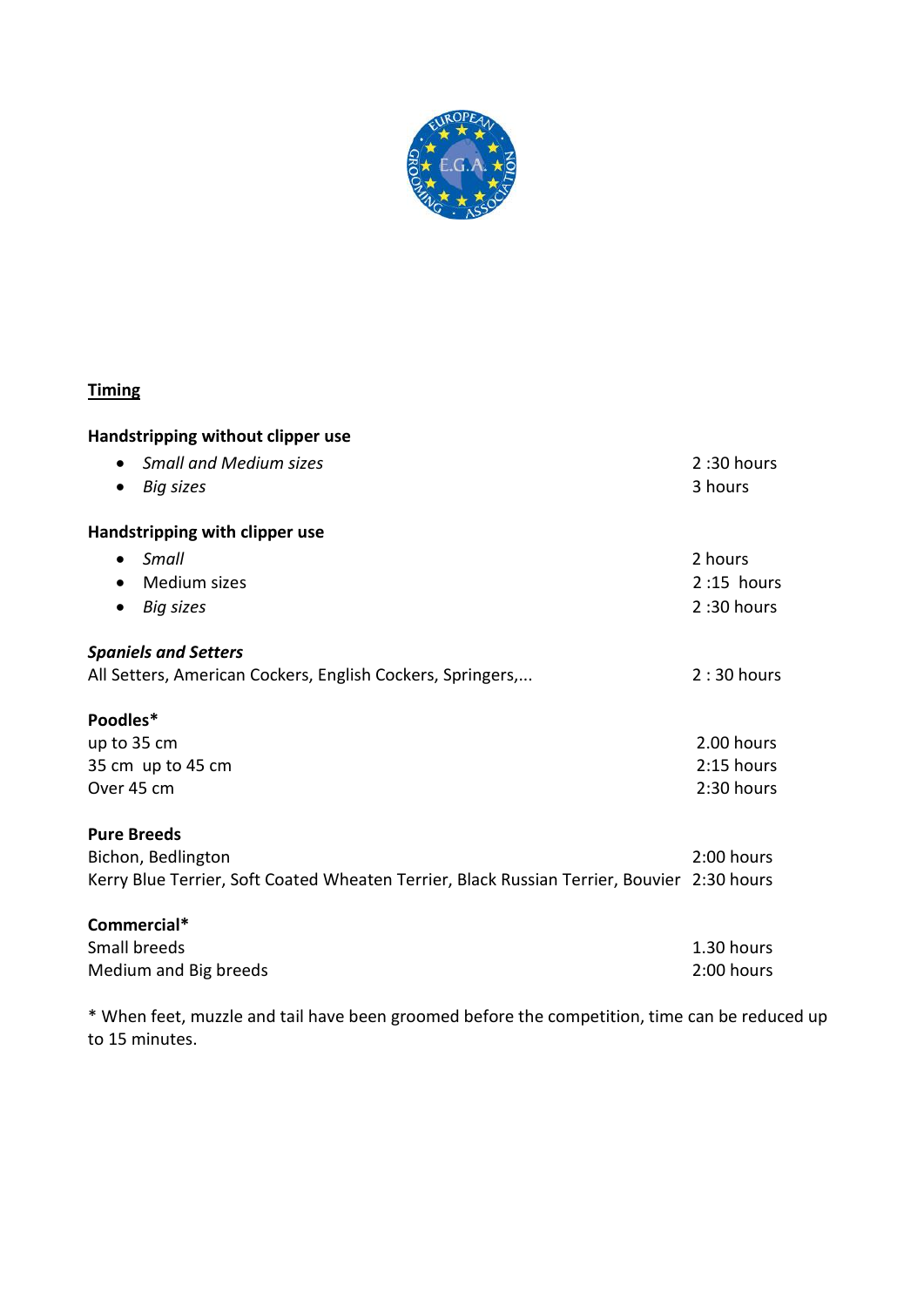

### **Grooming regulations**

The dogs will need to be washed (except for the handstrip dogs)

The ears and nails need to be groomed and the dog's underbelly, genitals and hind quarters may be previously groomed for reasons of hygiene, according to the breed standard.

The dog needs to have at least 8 weeks coat growth or poodles minimum 5 cm coat length. Any evident line or pattern should not be visible. Dog's coat must be long enough to allow the groomer to make a difference in it's appearance.

All grooming techniques are allowed, as long as the chosen technique suites the type of the dog's coat.

## **Category Handstripping / Spaniels & Setters**

Stripping knives are allowed Dog needs to be groomed according to the breed standard (Colored )Chalk powder/block/spray and cream is allowed. It is not allowed to use clippers except: Scottish Terrier – chest, head and ears. West Highland Terrier - chest and ears. Cockers and Setters - chest and ears. Schnauzer - chest, head, inside of back legs and ears

## **Category Poodles / Pure Breeds**

The dog needs to be washed and fluff dried. The muzzle, feet and tail should have at least a 2-week's hair growth. Poodles must be groomed in a style recognized in the breed standard. Poodles with top knots can have 15 minutes extra time to finish the top knot and may ask for help from an outsider to hold the dog. Coloring is not allowed

### **Commercial category**

For all FCI recognized breeds groomed commercially. In this class you may also enter with breeds that usually need stripping and groom them using scissors or clippers. Coloring is not allowed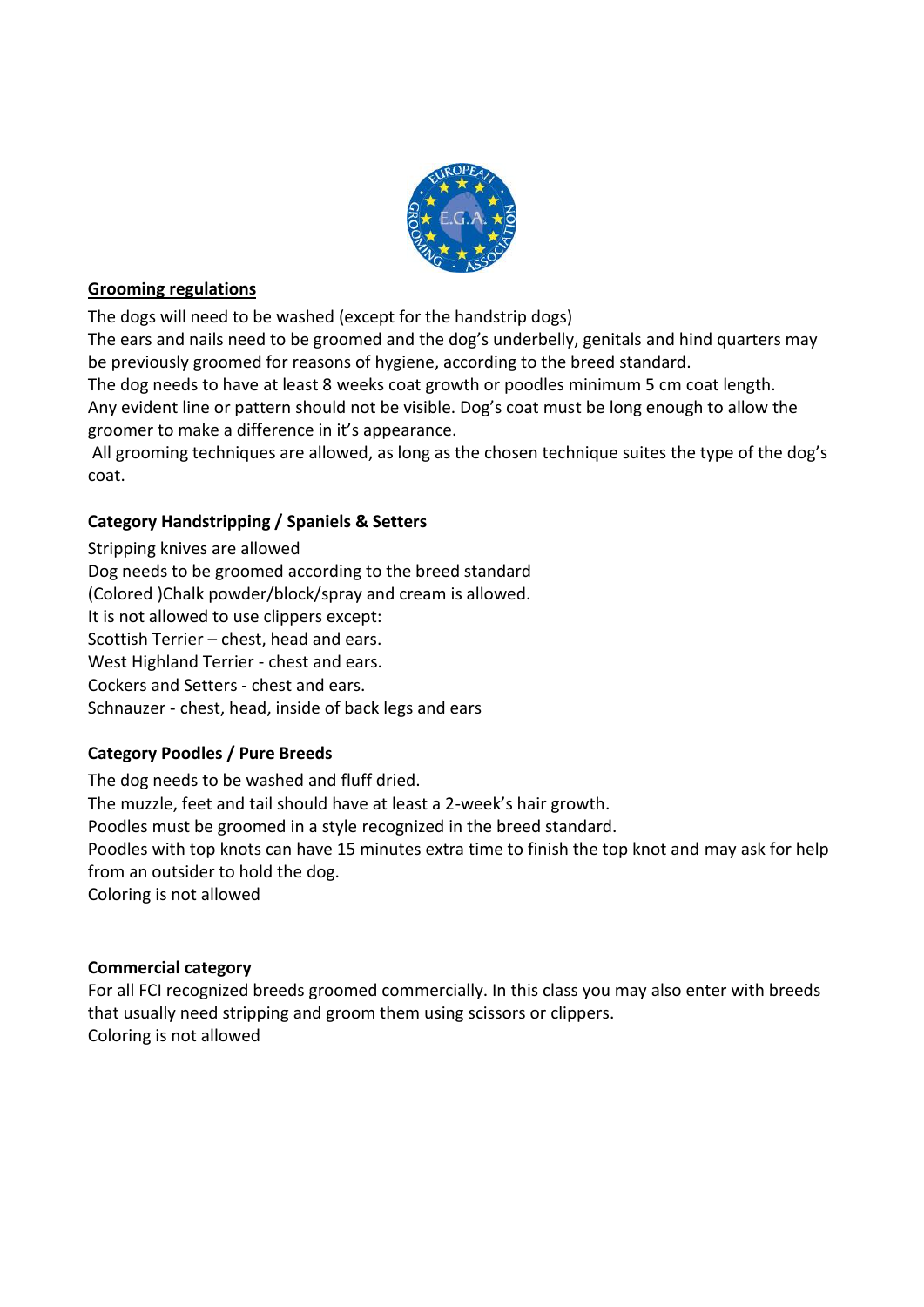

## *Competition End*

Contestants should remove all hair, equipment and products from the grooming table. A comb should be placed on the table for the judge to use during judging. Contestants may comb their dogs before and after the judging panel has evaluated their dogs. Contestant should stack his/her dog to present to judge. It will be announced when the judging is finished so contestants can relax their dogs.

## **Judging**

The judges will examine each dog during prejudging and final judging and will take in consideration the following issues:

- Suitability of chosen style to the dog.
- The difficulty degree of the clip.
- Ability to camouflage defects and enhance beauty.
- Up to date with today's modern grooming styles.
- Respect for todays breed standard. \*
- The quality of scissoring, shaving and or stripping after passing a comb.
- Balance, symmetry, and smoothness.
- Presentation of the dog to the judge.

\*Allowance to be made for International differences in styling for example USA or Scandinavian styles.

### *Poodles*

The quality of the clipper work whether the feet, face and tail are clipped with the appropriate blade. All clipper work should be smooth with no tufts of hair around the lips , eyes, pads of the feet.

### *Hand Stripping*

There should be no visible pink of bald patches. The hair must be removed with the lay of the coat and without causing pain. Removing the undercoat by a carding tool is allowed only after the handstripping has taken place. Rolling coats are acceptable; however the work done in the ring must be sufficient to allow the groomer to make a distinct change in the dog's appearance.

If clippers are used to trim the soft coat on the head or ears, the front of the neck, or on the insides of the back legs, these areas must be trimmed neatly and smoothly with the appropriate blade. The clipper work should blend smoothly with the furnishing or feathering rather than stick out. **Excessive scissors use will be penalized.**

### *Pure Breeds and Spaniels & Setters*

If thinning shears are used: the areas that are thinned should blend smoothly and create a natural appearance.

The judges' decision will be final and binding.